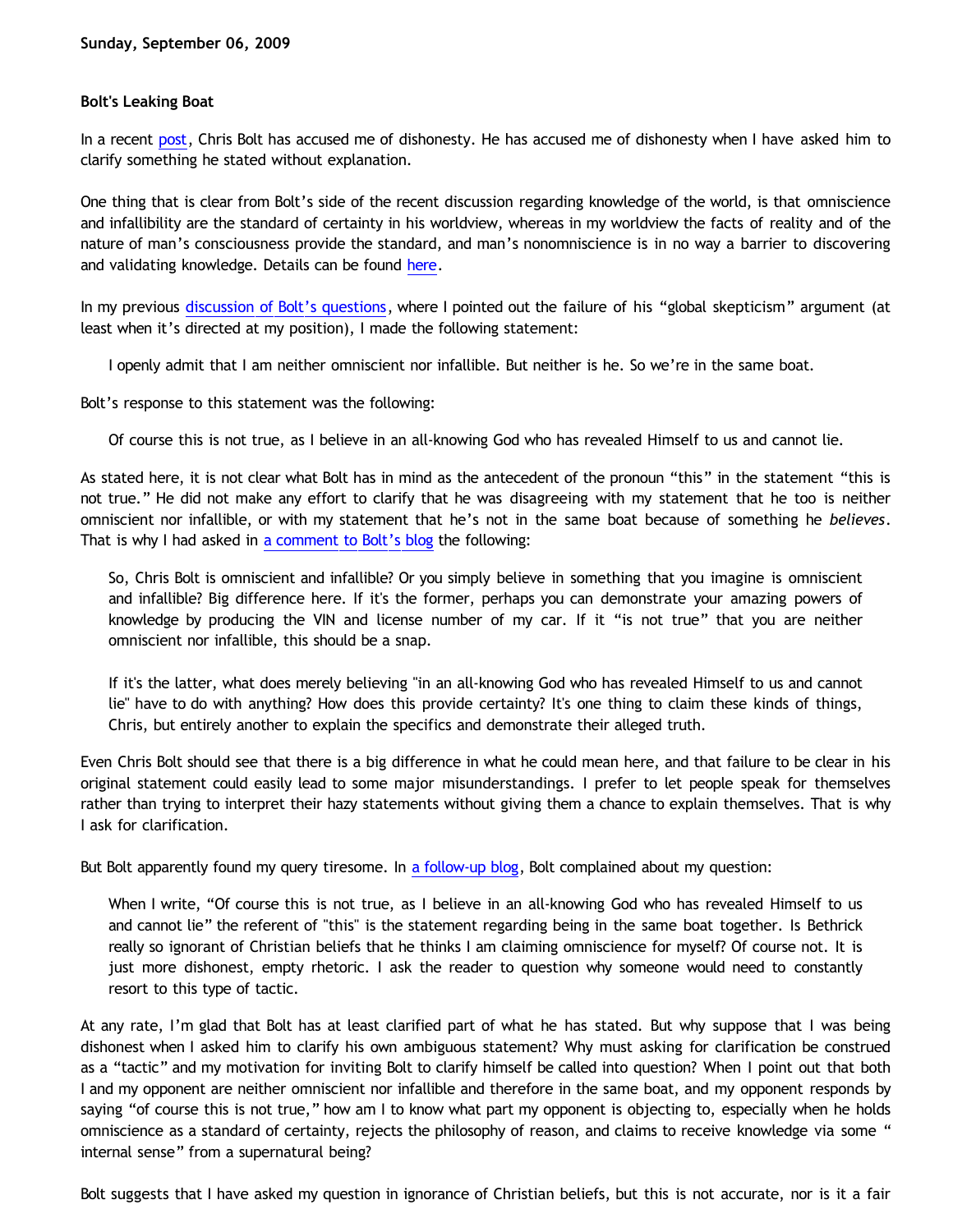statement. Christians come in a huge variety of flavors, each seeming to affirm something a bit different from the next on some particular issue or another. Sometimes Christians have very profound disagreements among themselves, so what one Christian affirms may not reflect what another believes. Such internal disagreements have raged for centuries throughout Christendom, resulting in hundreds if not thousands of denominations, sects, splits, schisms, etc. That is why I prefer that a Christian speak for himself, and let the chips fall where they may. In fact, I' ve encountered numerous Christians who carry on as if they were omniscient and infallible, so much so that they don' t have to state it for the record that they think they are. So it only seems to me that the honest thing to do is to ask Bolt for clarification, which is what I did, rather than presume to know what precisely he means to say. Either Chris Bolt thinks he's omniscient and infallible, or he doesn't.

At least we're making progress now. Bolt admits that he is neither omniscient nor infallible, just like me.

## So why are we not in the same boat?

Now that we can parse his original statement in light of his more recent clarification, Bolt was saying that we're not in the same boat, in spite of his (now) admitted nonomniscience and fallibility, because he believes "in an all-knowing God who has revealed Himself to us and cannot lie." In that case, my second question applies.

## Recall what I had asked:

…what does merely believing "in an all-knowing God who has revealed Himself to us and cannot lie" have to do with anything? How does this provide certainty?

Unfortunately, while calling me dishonest for asking if he meant to say that he is himself omniscient and infallible, Bolt gave the following response to my question:

I trust that the reader is competent enough to understand the argument and that Bethick has no answer for it, hence the pretended ignorance. All-knowing, truthful God revealing His certain knowledge to us provides us with certain knowledge of what has been revealed. I am sorry, this is not difficult.

Apparently what this means is that the Christian god can "reveal" things such as (for example):

- Noah built an ark
- Moses freed his people from the Egyptians
- David slew Goliath
- Jonah was swallowed by a whale
- Jesus was baptized by John the Baptist
- Peter was a fisherman
- Paul was a Pharisee
- Etc.

and believers like Chris Bolt, because they believe in this god, can somehow be certain that it's all true.

What this really seems to mean, when it is boiled down, is that the believer reads things like this in the bible, and accepts it is as certain truth for no reason other than that it is stated in the bible. This is apparently the Christian's formula for certainty. I don't know of any historian worthy of the title who would treat any ancient text in such a manner. But here's the Christian, who moments before reading any passage in the bible had no knowledge of things like Noah's ark, the liberation of the Jews, baptism, Pharisees, etc., but once he's breezed through the biblical passage in his reading, he can be certain that what it says is true.

But what good does this do the believer in regard to the plethora of matters on which biblegod has not revealed any knowledge, such as the elemental composition of water, or how rainclouds make rain? If the Christian god has not revealed items of knowledge such as this (and Bolt has given no good reason to suppose it has), then it seems that Bolt is in fact in the same boat as someone like myself, for, just like me, he would have to discover this knowledge through some kind of cognitive process which one must perform firsthand.

It doesn't even have to be something as technical as the elemental composition of water, but something more practically accessible, such as finding the nearest gas station when he's out driving around, determining his bank